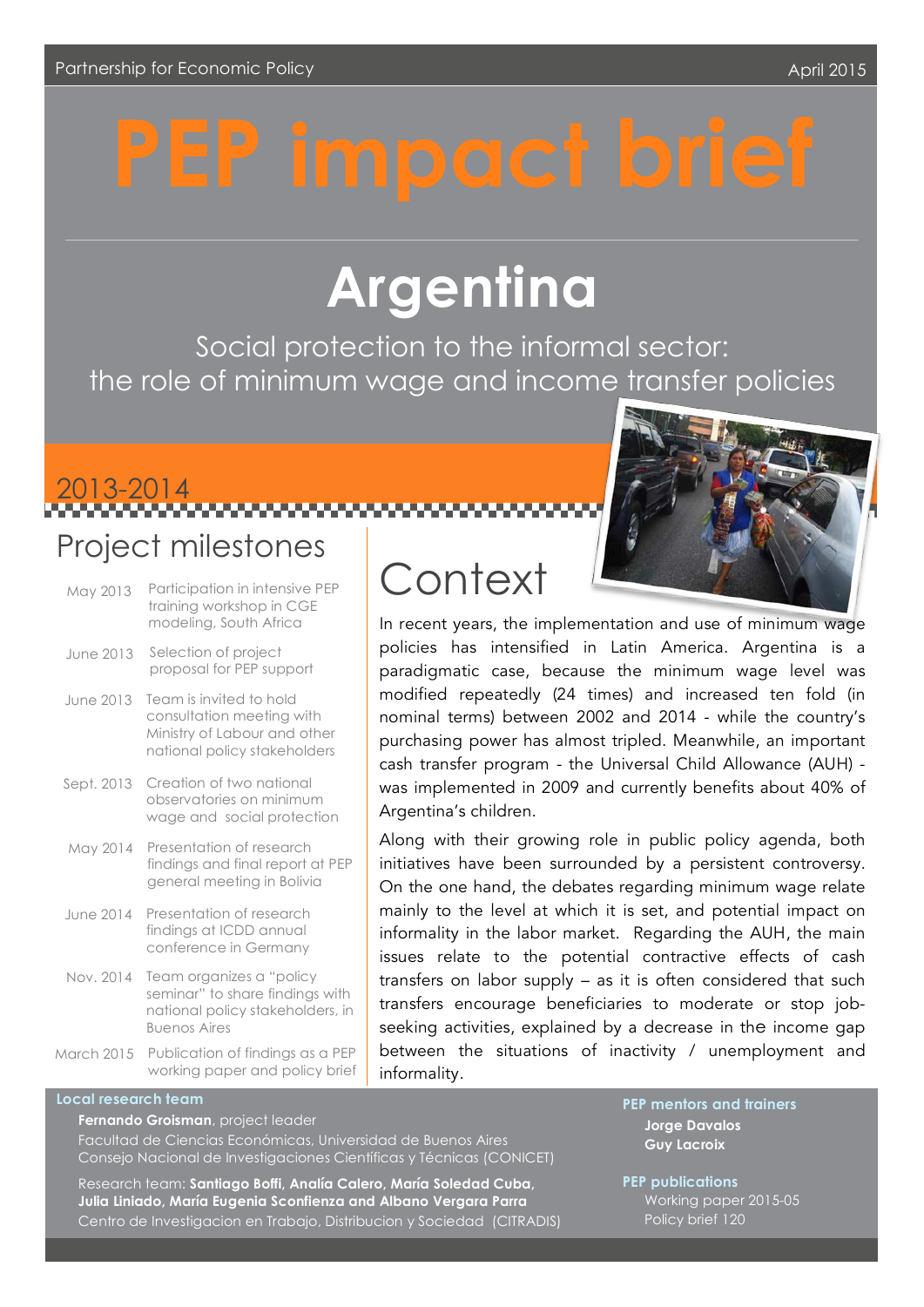

## lorem insurance producing reliable evidence base to inform ongoing national policy debates

Along with their growing role in public policy agenda, minimum wage and income transfer policies have been surrounded by a persistent controversy in Argentina.

In 2013-2014, a team of local researchers in Argentina was provided financial and technical support, by PEP, to conduct a rigorous analysis of the effects that such regulations (minimum wage and income transfers) have had on the labor market in the country, with particular emphasis on the informal sector.

To achieve this analysis, the team used microdata collected through the Permanent Household Surveys (by the National Institute of Statistics and Census, INDEC). In terms of methodology, a series of econometric analytical techniques were applied on the available datasets – including multinomial logistic regressions, as well as the difference in difference estimator.

As a first step, the researchers proceeded to estimate whether the changes in the minimum wage contracted the demand for employment and/or stimulated labor informality. Then they evaluated whether cash transfers from the AUH program generated incentives for informality and/or economic inactivity.



Kernel Estimation of formal and informal wages equity and social integration. Red line is minimum wage level (2013).

### Key findings…

The results obtained for the Argentine case suggest that modifications on the minimum wage did not produce negative effects on employment, nor did it have substantial impact on the probabilities of losing a formal job and enter informality.

As for the conditional cash transfers of the AUH program, the researchers found that it did not encourage economic inactivity. Conversely, the evidence suggests that it would have favored the inclusion in the economic activity of adult men from beneficiary households.

#### …and conclusions

The whole of the evidence produced from the research team's analysis clearly supports the continuity of both initiatives.

The research initiative also draws attention to the share of informality in the Argentine labor market as a distinctive context for policy recommendations. The absence of social protection and the lack of protective mechanisms regulating informal labor relations lead to informal workers suffering from economic insecurity and job instability.

Therefore, the implementation of specific policies to achieve higher levels of labor formalization, in order to mitigate the welfare losses resulting from the disadvantages associated with informality of jobs, emerges as a corollary.

This would ultimately result in more effective policies helping to achieve increasing levels of

The evidence suggests that increasing the minimum wage level does not reduce employment, nor increase informality, and that conditional cash transfers do not reduce the economic participation of beneficiaries.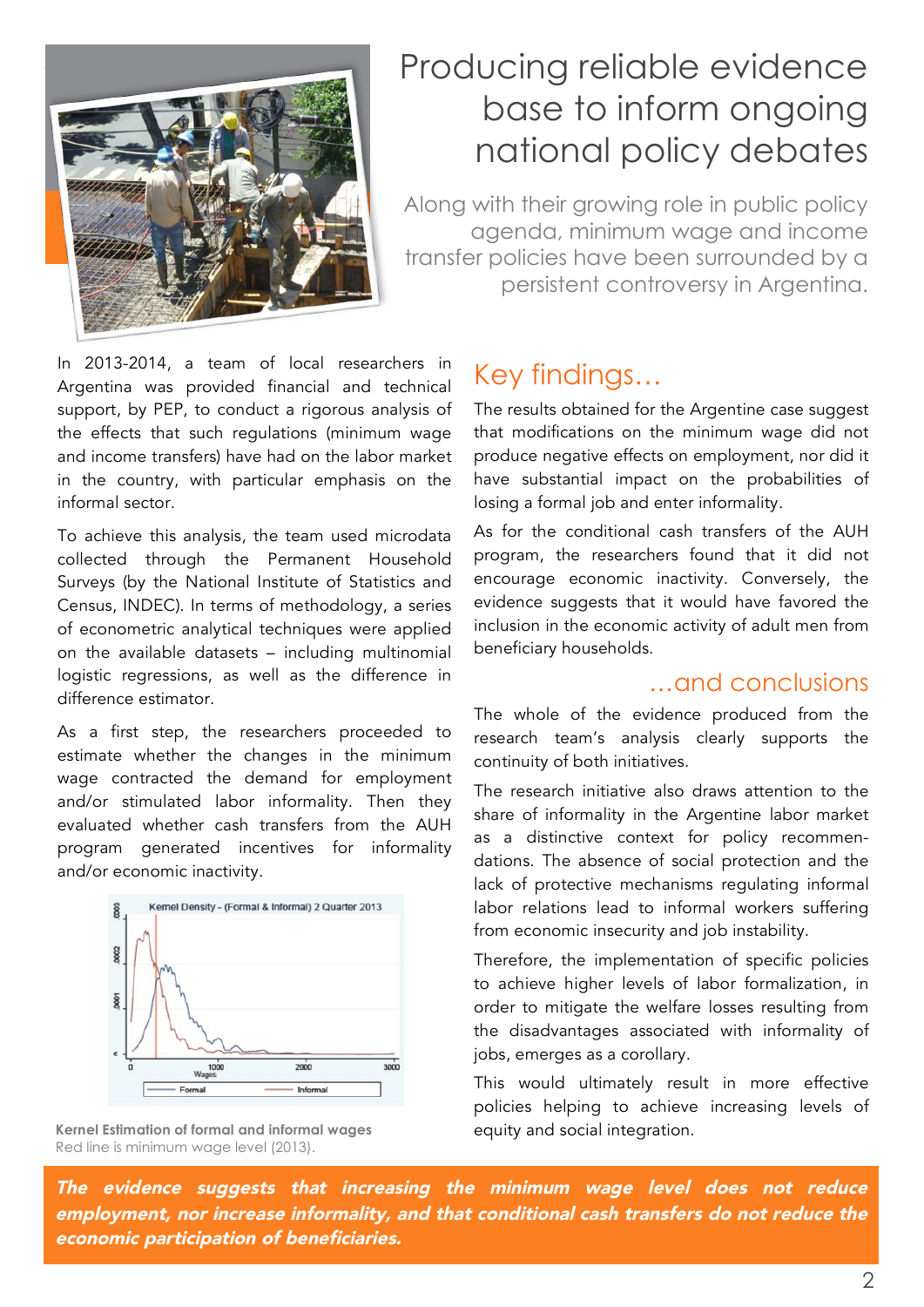

# Strengthening and promoting local expertise for policy analysis in Argentina

Tools and techniques of micro econometric analysis

In order to produce such evidence, the team members first had to acquire new expertise in the application of cutting-edge methods of micro econometric analysis – from descriptive statistics to various regression techniques and models, as well as STATA and related software tools.

The team was invited to present and discuss their PEP research work and findings with other academics from various universities and research institutions, at home and abroad, as well as during in high-level conferences in Bogota (Colombia), Kassel (Germany) and Geneva (Switzerland).

These opportunities have allowed the team to compare perspectives on the role of minimum wage and income transfer policies in the academic agenda. Several cooperation initiatives have resulted from these discussions, between the research team and groups of scholars at the University of Kassel (Germany), the Free

In addition to funding, all PEP-supported research project teams benefit from intensive training activities (at the onset of the project), access to related resources (recommended readings, training materials, software tools, etc.), a unique international peer-review experience, as well as ongoing mentoring and technical support provided by PEP mentors (world leading experts in relevant research methods/areas) all throughout the project lifecycle.

University of Berlin, the University of Campinas (Brazil) as well as the Friedrich Ebert Foundation (FEF) Office in Buenos Aires.

Moreover, several members of the research team were offered tenures or new positions at the University of Buenos Aires, as well as taken on as regular (permanent) members of various research institutes - including the National Research Council (CONICET). The experience also allowed junior members to obtain scholarships and futher research contracts.

*"Mr. Barroetaveña, the Ministry of Labor's Secretary of Employrment, was very interested in our work and methods, and we were requested to apply this expertise for processing data coming from the social programme Jóvenes con Más y Mejor Trabajo (Youth with more and better jobs)."* **1999** - Fernando Groisman - Fernando Groisman

As described in detail on page 4, the team was called on to participate in several consultation meetings with government agencies and other institutions, at the national level, to inform national policy debates/initiatives. These contacts and discussions have resulted in raising keen interest, amidst the institutions, in the methods and new expertise developed by the research team.

The Ministry of Labour, for example, asked the team to use the same methods to process and analyze data from a specific youth labor programme, especially in relation to labor performance, in order to measure the impact of a new "labour law" on youth.

The researchers were also invited, by ILO and the University of Kassel (Germany), to contribute to upcoming publications (books) with chapters on minimum wage issues, as well as to participate in special meetings and conferences to discuss more in depth their research findings and ensued implications for policy.